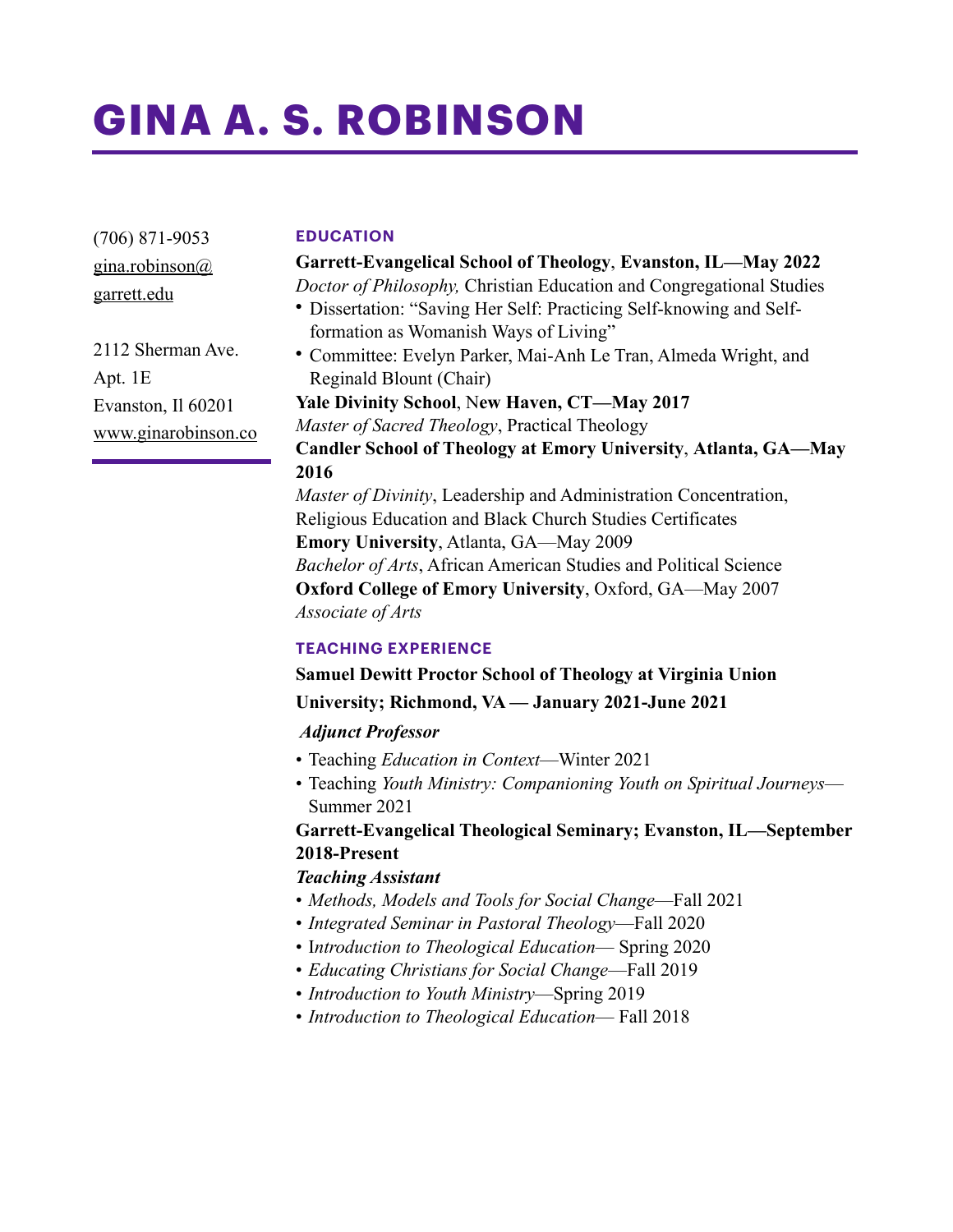# **St. John African Methodist Episcopal Church; Aurora, IL— January 2019-Present**

#### *Facilitator for Continuing Education Workshops and Bible Studies*

- "Making Memories: Stories, Symbols and Faith Development"—a training for children's church volunteers
- "Step-by Step: Journeying with God's People"— a training for adult small group and Bible study volunteers
- "The Book of James"— a young adult Bible study
- "Passage: The Journey of Joseph and the African American Experience"— an adult Bible study for Black History Month

#### **PEDAGOGICAL TRAINING**

- **Garrett- Evangelical Theological Seminary**
- Certificate in Teaching
- **Theater of the Oppressed**
- Facilitator training at the 2018 Association of Practical Theology **Conference**

#### **RESEARCH EXPERIENCE**

#### **Publications**

#### **Urban Ministries, Incorporated; Chicago, IL—June 2018-Present**

*Freelance Adult Sunday School Lesson, Study guide and Sermon Outline Writer*

- *•* "The Word Resurrects the Dead" in *UrbanFaith June Quarter 2022* (July 17, 2022)
- *•* "The Word Heals" in *UrbanFaith Magazine June Quarter 2022* (July 10, 2022)
- *•* "God Offers Deliverance" in *UrbanFaith Magazine June Quarter 2022* (June 26, 2022)
- *•* "God Foretells of Redemption" in *UrbanFaith Magazine June Quarter 2022* (June 12, 2022)
- *•* "Freedom and the Law" in *UrbanFaith Magazine March Quarter 2022* (May 15, 2022)
- *•* "Freedom in Christ Jesus" in *UrbanFaith Magazine March Quarter 202*2 (April 24, 2022)
- *•* "The Passover with the Disciples" in *UrbanFaith Magazine March Quarter 2022* (April 10, 2022)
- *•* "Lest We Forget" in *UrbanFaith Magazine March Quarter 2022* (March 27, 2022)
- *•* "What Makes Our Faith Come Alive" in *Precepts for Living: Pastor's*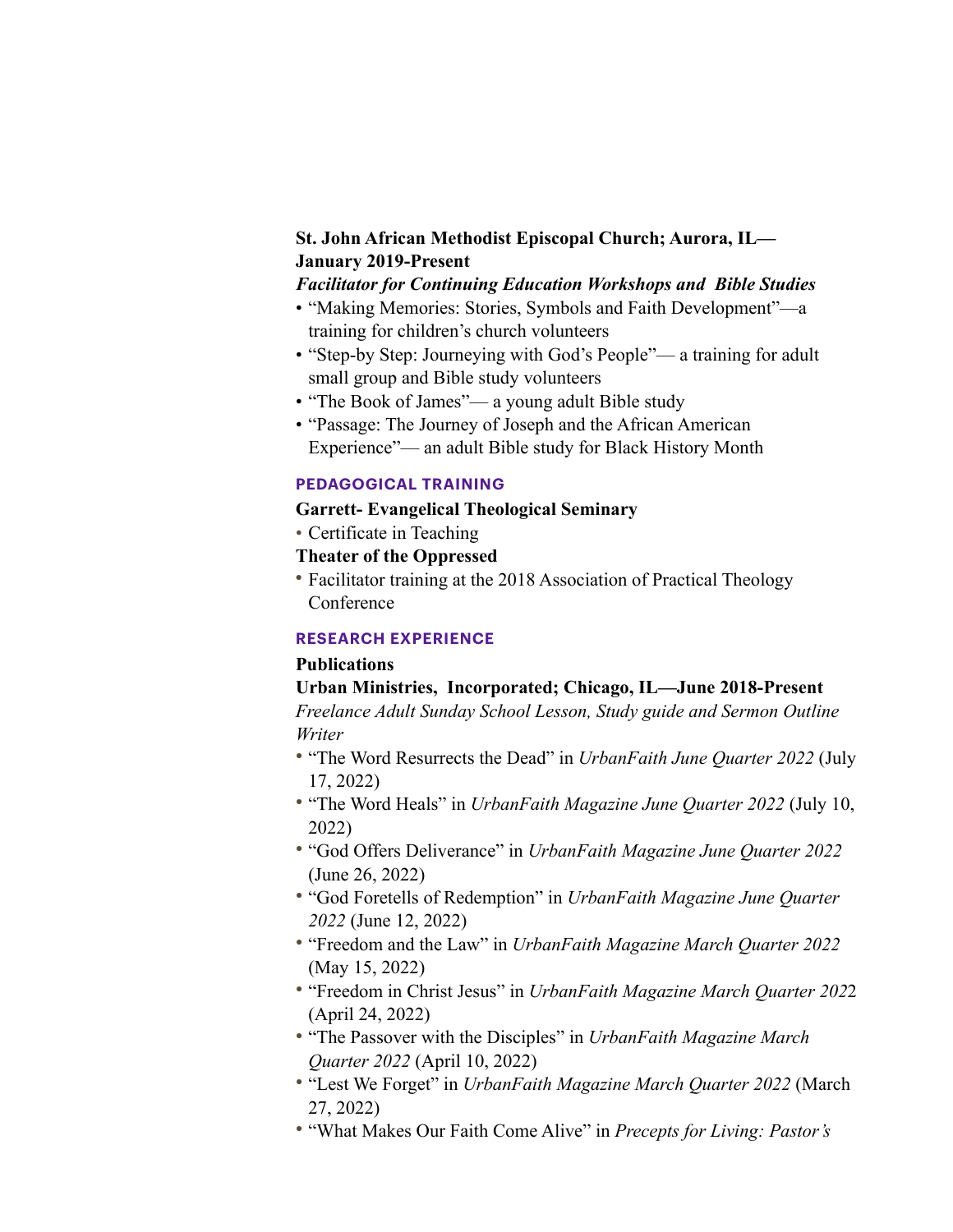*Edition 2020* (August 16, 2020)

- *•* "Leaving a Divine Legacy" in *Precepts for Living: Pastor's Edition 2020* (January 12, 2020)
- *•* "Love and Worship God" in *Precepts for Living: The UMI Annual Commentary 2018-2019* (December 16, 2018)
- *•* "Choose to Love and Serve God" in *Precepts for Living: The UMI Annual Commentary 2018-2019* (December 9, 2018)
- *•* " Jesus Teaching about Transforming Love" in *Precepts for Living: The UMI Annual Commentary 2018-2019* (July 21, 2018)
- *•* "Jesus Teaches about Right Attitudes*" in Precepts for Living: The UMI Annual Commentary 2018-2019* (June 30, 2018)

#### **Academic Presentations**

#### **Religious Education Association, Virtual Conference—July 2021**

• "Sacred Friendships, Sacred Workings, Sacred Spaces"—Panel discussion with co-authors of a book that is in the proposal phase and currently being shopped to different publishers

# **American Academy of Religion Annual Conference, San Diego, CA— November 2019**

• "Digging Deep Wells: Ella Baker as a Model of Academic Apprenticeship"— panel presentation

# **Cátedra Paulo Freire Annual Conference, Garrett-Evangelical Theological Seminary—March 2019**

• "We Who Believe in Freedom Cannot Rest: Ella Baker's Liberatory Pedagogy"—paper presentation

**Religious Education Association Annual Meeting, Washington, DC— November 2018** 

• "'I Belong Here': A Theo-sociopolitical Examination of Black Bodies in White Spaces"— paper presentation

# **Association of Practical Theology, New Haven, CT—April 2018**

• "A Practical Theological Exploration of *A Seat at the Table"—*paper presentation

# **Religious Education Festival, Candler School of Theology—April 2015**

• "Bridge"- a weekend retreat curriculum for high school seniors transitioning from youth to adult church—electronic poster presentation

# **Research Assistant**

**Garrett-Evangelical Theological Seminary, Evanston, IL —September 2017- May 2018**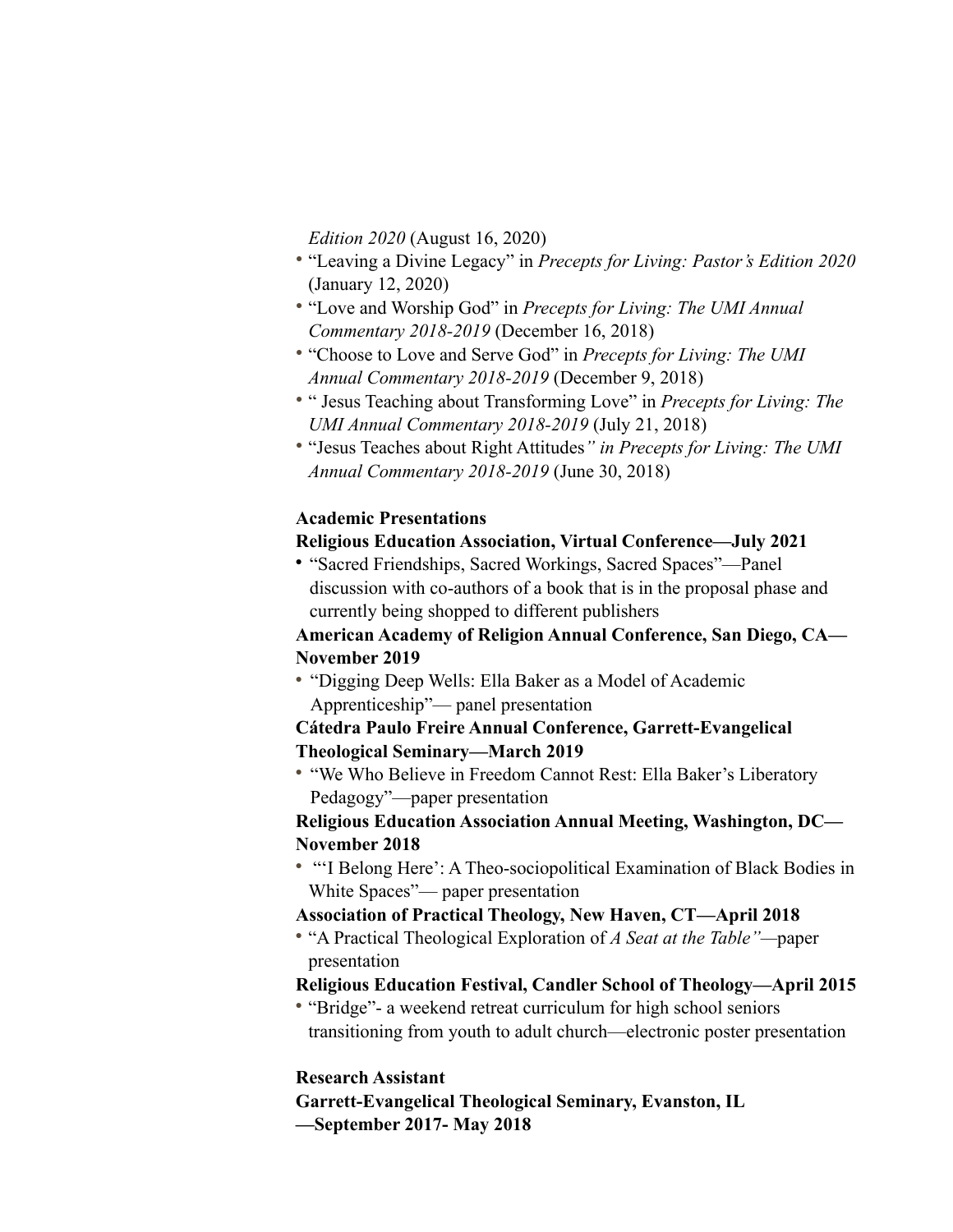#### *Research Assistant to Dr. Reginald Blount*

- Assisted with event coordination and provided hospitality to over ten congregations in the midwest region, denominational leaders, and scholars involved in Young Adult Initiative grant funded by the Lily Endowment
- Served as the event notetaker during the trainings, listening sessions and roundtables
- The Young Adult Initiative is concerned with researching the faith formation of young adults as well as supporting young adult ministries in over ten congregations in the Chicagoland area

#### *Research Assistant to the Garrett-Evanston Freedom Schools Program —*Summer 2020

• Analyzed polls and interviews of parents, community partners and Servant Leader Interns to determine the impact of the Garrett-Evanston Freedom Schools program over the last four years.

#### **Yale Divinity School, New Haven, CT—October 2016-May 2017** *Research Assistant to Dr. Eboni Marshall Turman*

- Prepared complete primary bibliography of and pulled all sources for M. Shawn Copeland's work
- Prepared complete primary and secondary bibliographies for Paul Tillich and James Cone
- Researched all aspects of the arrest and death of Sandra Bland
- Attended to all personal and administrative needs of Dr. Turman

# **FELLOWSHIPS**

#### **Forum for Theological Exploration—September 2019-Present**  *Pre-Dissertation and Dissertation Fellow*

• An award of financial support for doctoral students of African descent, who have completed the course work stage of their Ph.D. or Th.D. program in religion, theological studies or biblical studies.

# **Columbia University: Center on African American Religion, Sexual Politics and Social Justice—July 2021-July 2022**

*Research Fellow* 

• Conducting oral history interviews with Black LGBTQ and allied leaders of religious movements or open/affirming Black LGBTQ congregations.

# **SERVICE**

**Garrett-Evangelical Theological Seminary, Evanston, IL**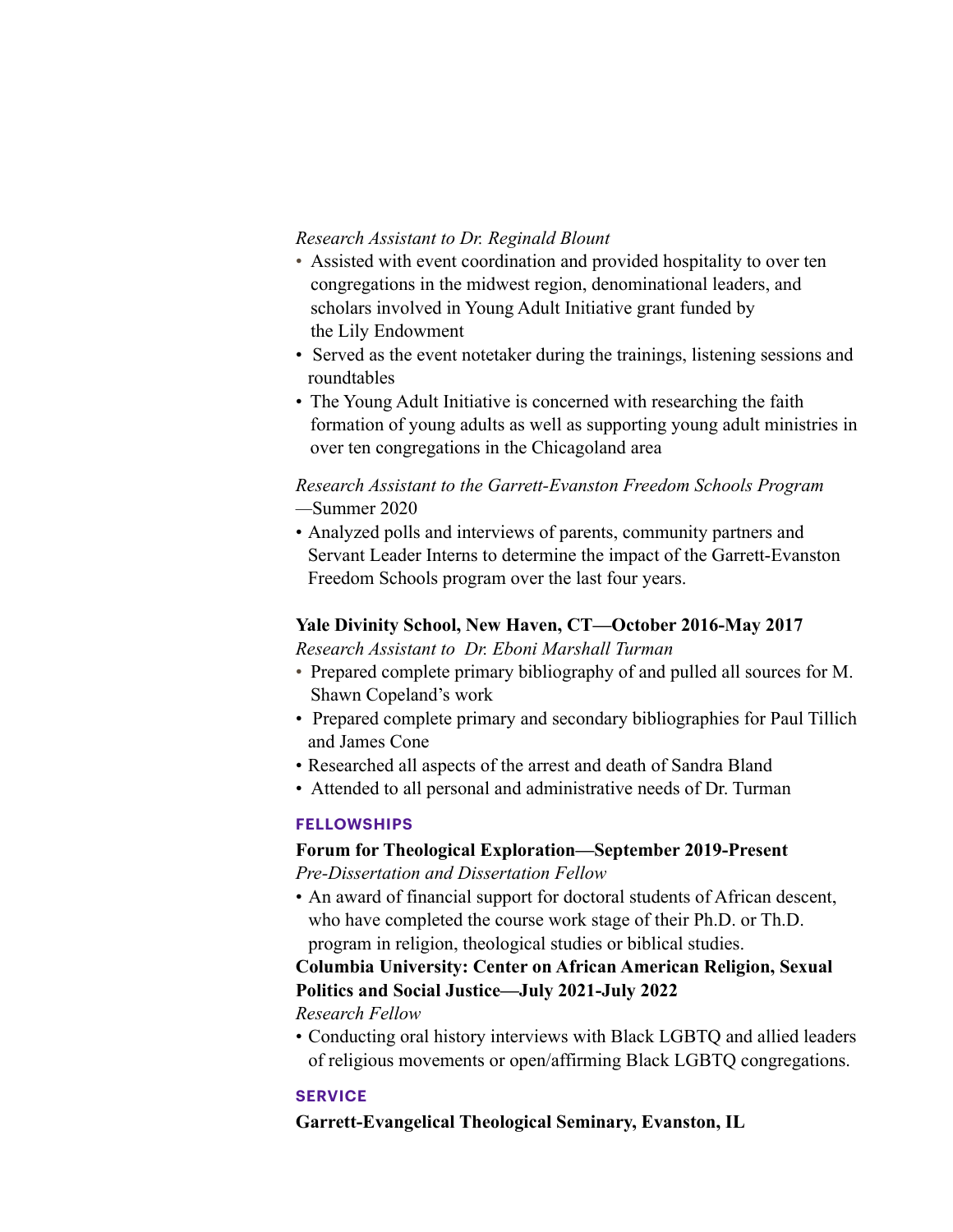*Event Curator*—March 2020

- "Looking Back, Stepping Forward: An Interactive Photo Exhibition" in celebration of The Center for the Church and the Black Experience's 50 year anniversary at Garrett
- *Video Host and Voiceover Narrator—*February 2020
- Garrett-Evangelical Theological Seminary's Plagiarism Tutorial *Webinar Facilitator—*September 2019
- "Curating and Cultivating Community" for the Garrett-Evangelical Theological Seminary Young Adult Initiative webinar continuing education series

*Conversation Moderator* **—**May 2019

• *The Purpose Path* Fireside Chat with Dr. Nicholas Pierce

#### **Candler School of Theology, Emory University—April 2015- April 2016**

*Student Body President of Candler Coordinating Committee (C3)* 

- Preside over all general body meetings and give leadership to the student organizations at Candler.
- Appoint student leaders to faculty and University committees
- Plan and host the Fall Mixer for 150 students with the rest of the C3 Executive Board
- Serve as the face and voice of Candler at various meetings with students and administrators across Emory University campus
- Review and amend the current Constitution and By-laws for C3
- Create written policies and procedures for applying for leadership development funds, requesting money from C3, and attaining a charter for a new student organization
- Attend all Emory SGA meetings to voice the concerns and vote on behalf of Candler Students
- Serve on the Student Life Committee, which has proposed bills to Emory SGA to make Emory list-servs readily available to students, provide international students who will stay in the Atlanta area during Christmas break with funded MARTA cards, and to provide 250 Emory students with round-trip MARTA passes to get and from the airport during Christmas break
- Serve as the Student Life Committee liaison to the Greek Life Sub-Committee, which is working to make Emory greek life one of the best in the country.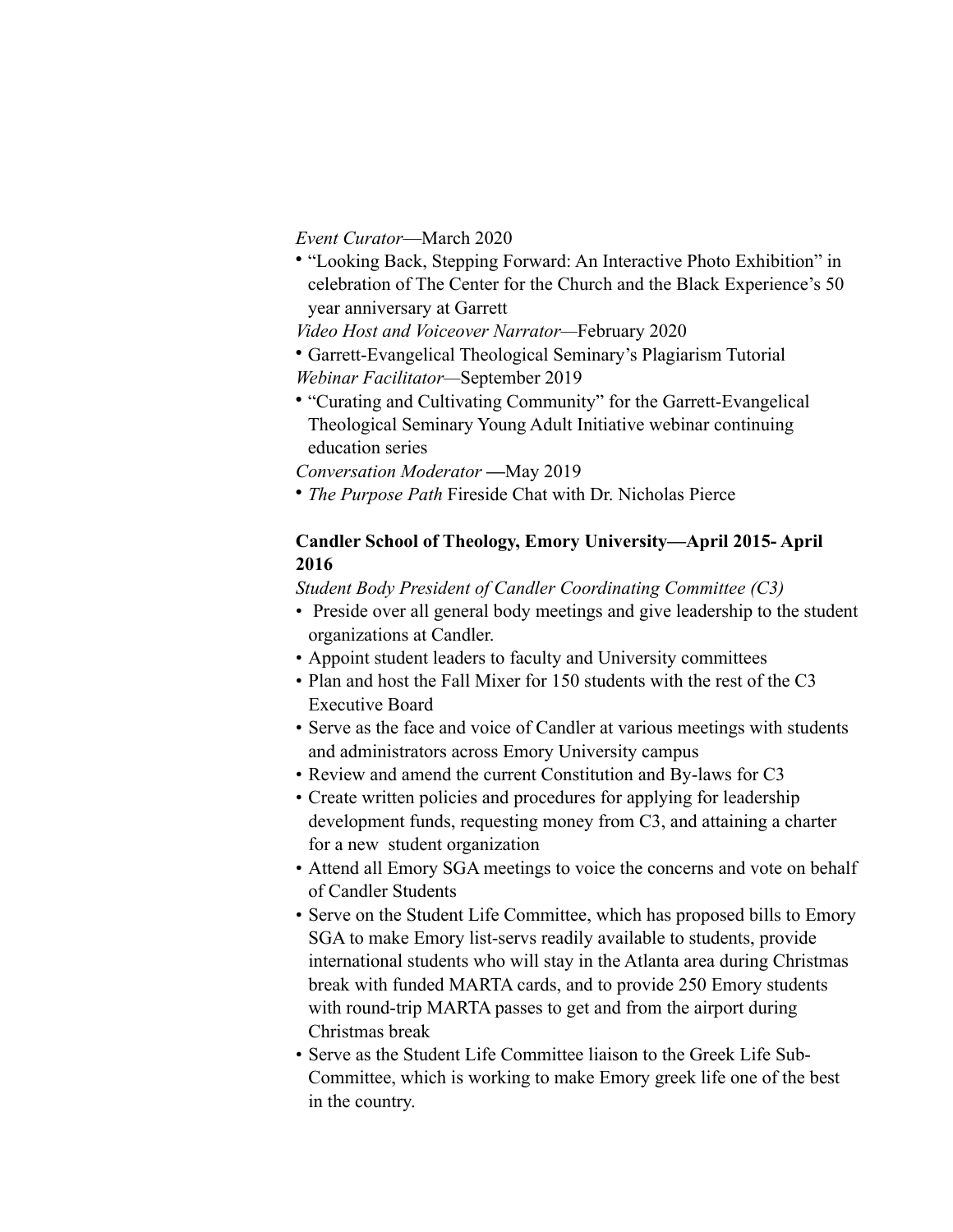#### **WORK EXPERIENCE**

#### **NORTHWESTERN UNIVERSITY**

#### **Office of Multicultural Student Affairs, Evanston**, IL—September 2021-Present

*Graduate Assistant* 

- Content expert for African American/Black student community
- Work within and across communities to plan events for the major programming areas, which are Identity Engagement, Leadership & Education, and Institutional Navigation
- Plan "The Living Room Conversations," which is a series of in-person and virtual dialogues about various topics related to experiences of Black students at Northwestern.

# **St. John AME Church, Aurora, IL—August 2018-June 2021**

*Youth and Young Adult Minister* 

- Design a worship script and delivered message each Sunday to middle and high school students
- Implement bi-monthly recreational activities for the youth
- Lead weekly "Wine and Word" bible study for young adults
- Coordinate monthly fellowship outings for young adults
- Coordinate quarterly community service activities for youth and young adult
- Serve on the Youth Ministry Parent Support committee

# **Garrett-Evanston Freedom School,** Evanston, IL**— June 2018-August 2019**

*Site Coordinator* 

- Serve as a Servant Leader Intern (SLI) during the Summer of 2018 by implementing Children's Defense Fund's Integrated Reading Curriculum for 3rd-5th grade scholars
- Promote to Site Coordinator during the Summer of 2019
- Hire and provide local training for all SLI's
- Manage the daily operations and staff of the Freedom School, including scheduling guest readers, leading Harambee, coordinating afternoon activities, ensuring SLI's have all books and supplies
- Observe SLI's implement the Integrated Reading Curriculum and provide constructive feedback frequently
- Conduct daily debrief sessions, in an effort to maintain team moral and provide technical support/feedback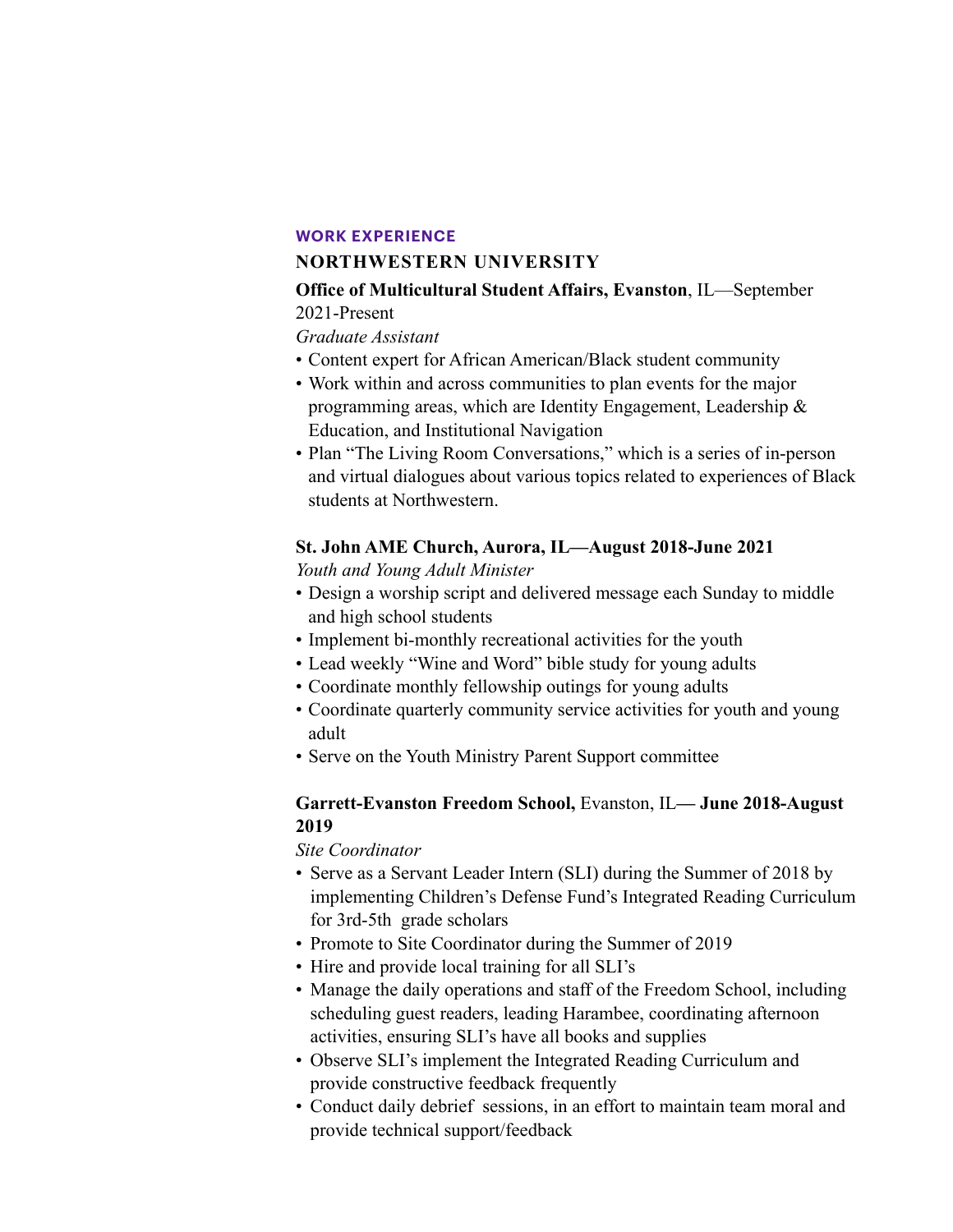- Plan and facilitate parent support meetings
- Input child, parent and staff enrollment data in CDF's reporting system.

# **Second Baptist Church, Evanston, Il—March 2017-September 2019**

*Lighthouse Young Adult Ministry* 

- Serve on the Lily Endowment Young Adult Initiative Grant steering committee
- Plan an interactive interview with Dr. Nicholas Pierce of Kellogg Business School to discuss the contours, challenges and gifts of millennial leadership in the 21st century.
- Lead a four week bible study on servant leadership with young adults in the Northshore area
- Plan a networking event for young adults in the Northshore area

# **Ebenezer Baptist Church, Atlanta, GA—June 2017-August 2017**  *Summer Intern*

- Assist the Executive Assistant to the Pastor with administrative tasks such as planning major events, booking flights and hotels for our guests, coordinating trips for the Pastor, etc.
- Design the job description for the Children's and Youth Pastor
- Design a summer intern program for seminary students
- Assist with the launch of the new church website and social media campaign by editing and reviewing content
- Participate in liturgy each Sunday by reading or saying one of the prayers
- Create a new events package for members and non-members who would like to host an event at the church
- Attend weekly staff meetings

# **Bay View Association**, **A Chautauqua on Lake Michigan—June 2015- August 2015;June 2016-August 2016**

*Summer Intern*

- Serve as the Youth chaplain for the Chautauqua community
- Spend three mornings a week in community with students at the Boys and Girls Club
- Deliver the Children's sermon to a crowd ranging from 700-1,000 people each Sunday
- Plan and facilitate Bible Study for middle school students every Wednesday evening
- Preach and serve as deacon during one of the weekly communion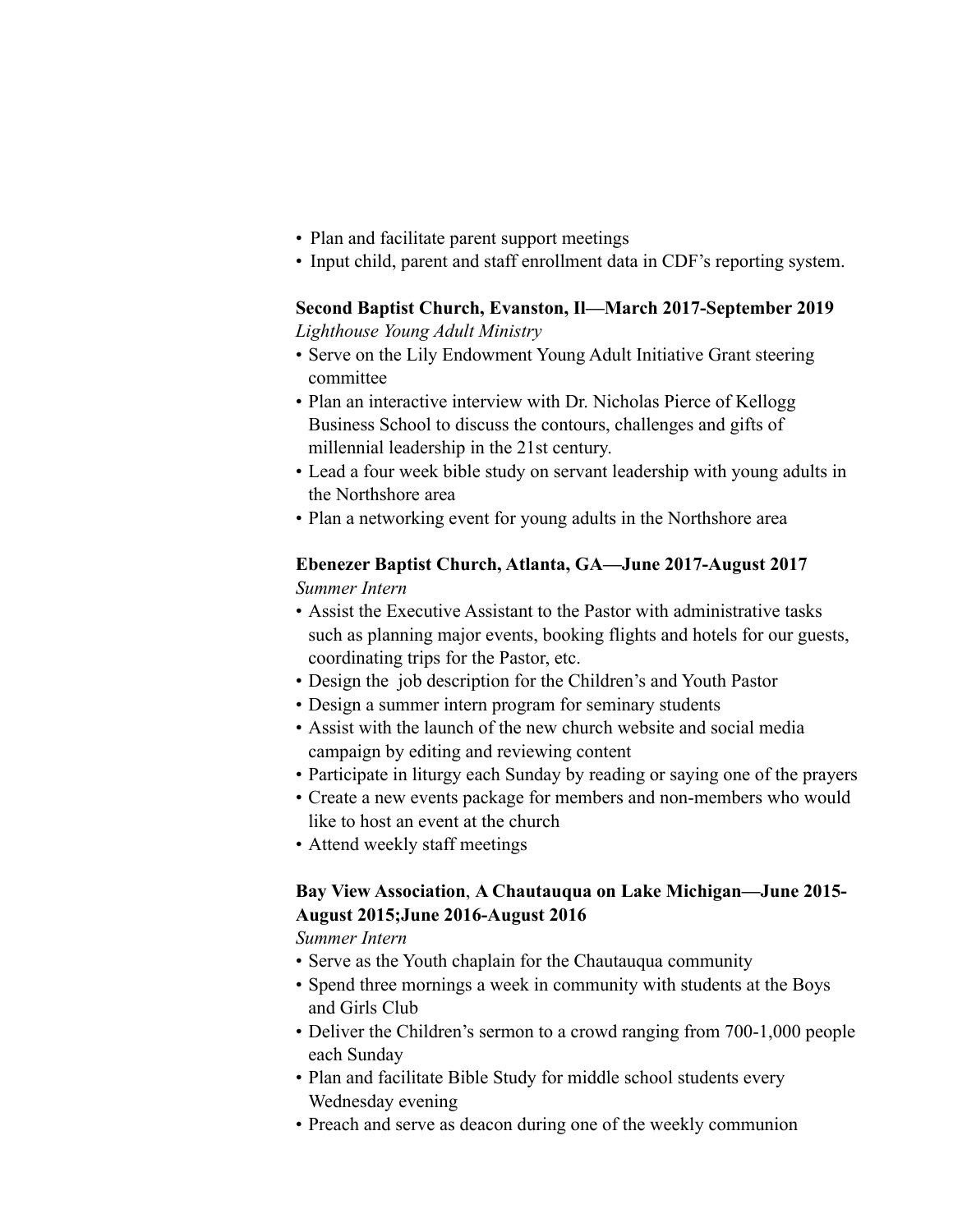#### services

# **Candler School of Theology, Atlanta, GA**—**January 2016-March 2016**

*"Faith and Finance" Survey Student Coordinator* 

- Hire and manage a team of students to conduct the "Faith and Finance" survey
- Develop a strategy to maximize participation of all Master of Divinity students, which included tabling daily, follow-up calls and emails, and distribution of financial literacy books as gifts
- Over 90% of the Master of Divinity students participated in the survey, which is the highest percentage to date

# **Candler School of Theology**, **Atlanta, GA—September 2015-May 2016** *Baptist Studies Program Student Assistant*

• Support the Baptist Studies Director with administrative tasks, such as creating a student profile packet, organizing Cooperative Baptist Fellowship Day, compiling a list of Baptist alumni, and planning the Senior Send-off Banquet for 40 people

# **Elizabeth Baptist Church**, **Atlanta, GA—August 2013-May 2015**

*Administrator of Greenhouse Youth Ministry/Youth Leader of EBC Conyers*

- Track all attendance of over 1,000 children and teens on a weekly basis
- Plan and administrate each aspect of all events for the teen ministry, such as a lock-in for 200 teens, a Spring Break trip to North Carolina, the F.O.C.U.S Youth Conference, and the graduation worship service and banquet
- Provide direct administrative support to the Youth Pastors and Children Pastor by drafting letters, scheduling meetings, and running office errands
- Plan worship and preach for the students at EBC Confers
- Collaborate on the sermon and coinciding discussion questions for the teens on a weekly basis
- Develop curriculums to teach the teens during the Women's, Marriage and Men's Conferences.
- Volunteer in the College Prep Program, guiding four girls through the college application process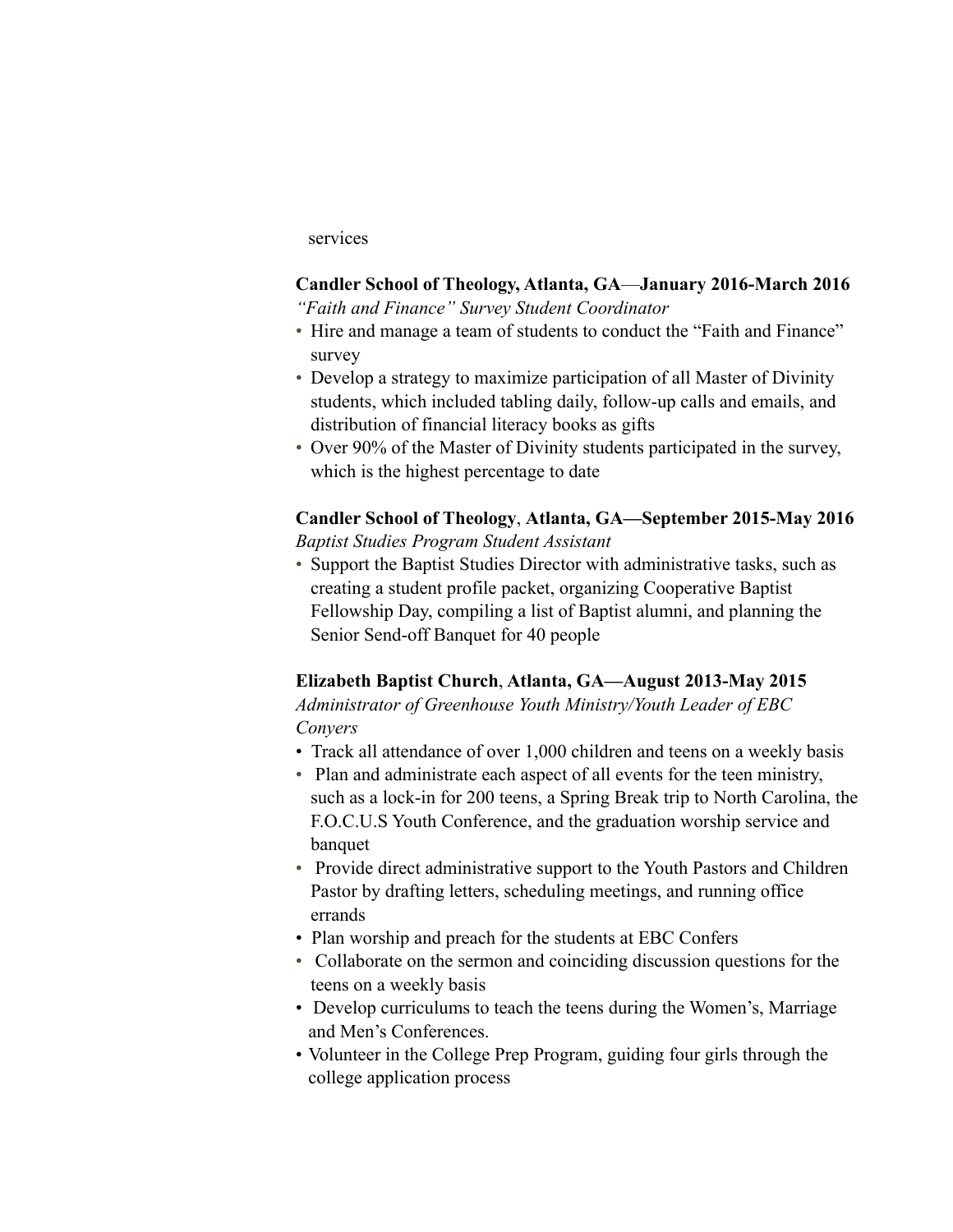#### **Lutheran Refugee Services, Atlanta, GA—August 2013-April 2014**  *High School Tutor*

- Serve refugee students weekly at Clarkston High School by tutoring and helping them apply to college
- Visit two refugee detainees at Stewart Detention Center in Lumpkin, GA

# **INTERNATIONAL TRAVEL EXPERIENCE**

# **STUDY ABROAD IMMERSION TRIP, GERMANY—MAY 2016**

# *Student*

- Selected as one of fifteen Candler students to travel throughout more than 10 cities to study the life's work of Martin Luther to learn about the Protestant, Jewish and Islamic influences on a predominately secular country
- Visit over fifteen churches to learn about their importance historically as well as in the current context
- Learn from a non-profit organization about their work in the current refugee crisis
- Develop a presentation that explored youth ministry in the Protestant context, highlighting youth engagement strategies for the 500th Reformation Celebration

# **Study Abroad Immersion Trip**, **Seoul, South Korea—May 2015** *Student*

- Selected as one of twelve Candler students to study moral leadership in the Korean context for ten days
- Visit the largest church in the world and learn from the Senior Pastor about leading in an ecclesial context
- Join in protest with the Korean Comfort Women outside of the Japanese Embassy
- Visit the United States Embassy to learn about moral leadership in the global political arena from ambassadors
- Develop a reunification plan that addressed the social, financial, political and religious divide in Korea as a final project

# **2014 Elizabeth Baptist Church Mission Trip, Mandeville, Jamaica— July 2014**

*Vacation Bible School Teacher* 

- Teach VBS lessons for high school and young adult classes at two churches for one week
- Taught a Bible lesson and facilitated a craft with 40 children at an